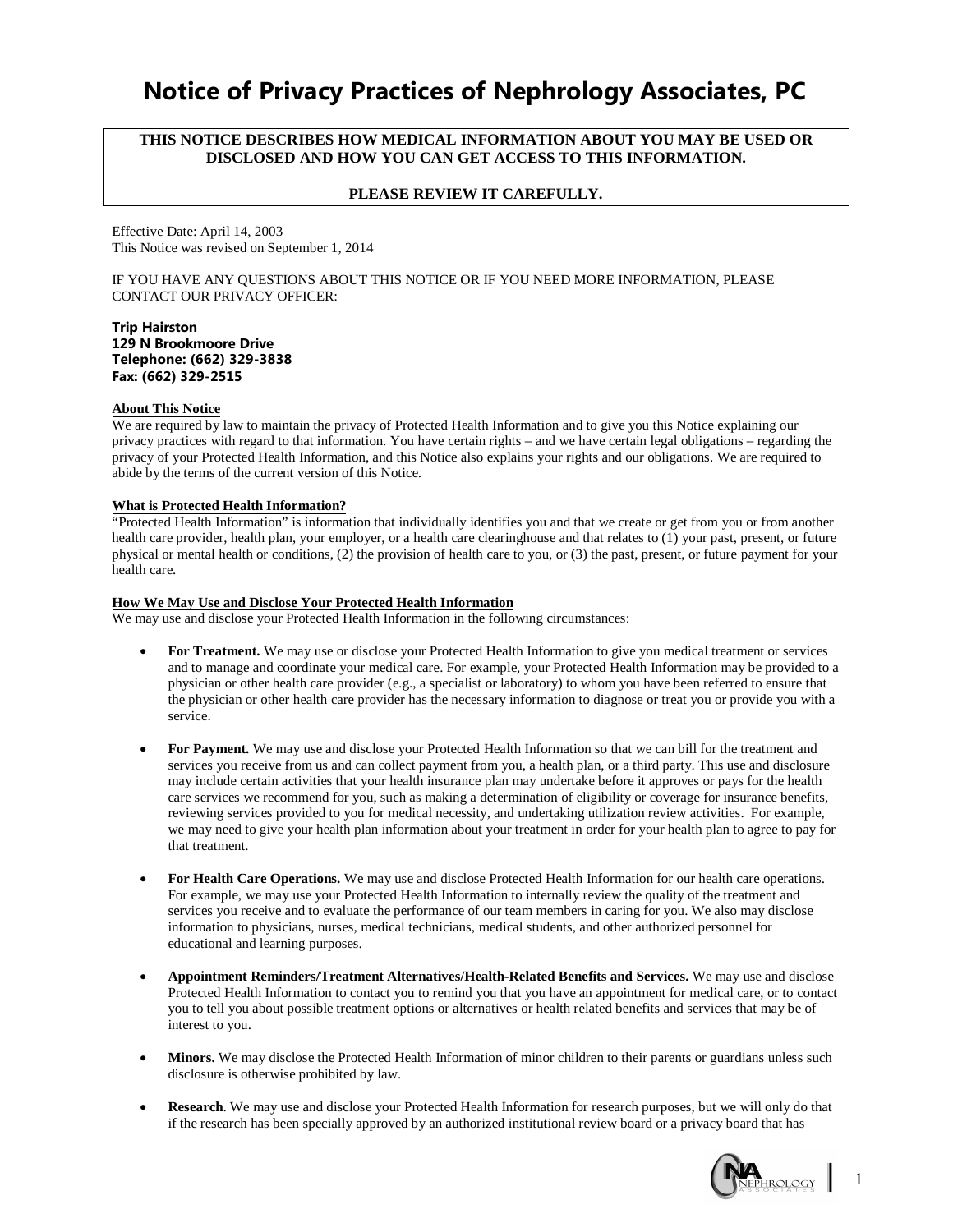reviewed the research proposal and has set up protocols to ensure the privacy of your Protected Health Information. Even without that special approval, we may permit researchers to look at Protected Health Information to help them prepare for research, for example, to allow them to identify patients who may be included in their research project, as long as they do not remove, or take a copy of, any Protected Health Information. We may use and disclose a limited data set that does not contain specific readily identifiable information about you for research. However, we will only disclose the limited data set if we enter into a data use agreement with the recipient who must agree to (1) use the data set only for the purposes for which it was provided, (2) ensure the confidentiality and security of the data, and (3) not identify the information or use it to contact any individual.

- **As Required by Law.** We will disclose Protected Health Information about you when required to do so by international, federal, state, or local law.
- **To Avert a Serious Threat to Health or Safety**. We may use and disclose Protected Health Information when necessary to prevent a serious threat to your health or safety or to the health or safety of others. But we will only disclose the information to someone who may be able to help prevent the threat.
- **Business Associates.** We may disclose Protected Health Information to our business associates who perform functions on our behalf or provide us with services if the Protected Health Information is necessary for those functions or services. For example, we may use another company to do our billing, or to provide transcription or consulting services for us. All of our business associates are obligated, under contract with us, to protect the privacy and ensure the security of your Protected Health Information.
- **Organ and Tissue Donation.** If you are an organ or tissue donor, we may use or disclose your Protected Health Information to organizations that handle organ procurement or transplantation – such as an organ donation bank – as necessary to facilitate organ or tissue donation and transplantation.
- **Military and Veterans.** If you are a member of the armed forces, we may disclose Protected Health Information as required by military command authorities. We also may disclose Protected Health Information to the appropriate foreign military authority if you are a member of a foreign military.
- **Workers' Compensation.** We may use or disclose Protected Health Information for workers' compensation or similar programs that provide benefits for work-related injuries or illness.
- **Public Health Risks.** We may disclose Protected Health Information for public health activities. This includes disclosures to: (1) a person subject to the jurisdiction of the Food and Drug Administration ("FDA") for purposes related to the quality, safety or effectiveness of an FDA-regulated product or activity; (2) prevent or control disease, injury or disability; (3) report births and deaths; (4) report child abuse or neglect; (5) report reactions to medications or problems with products; (6) notify people of recalls of products they may be using; and (7) a person who may have been exposed to a disease or may be at risk for contracting or spreading a disease or condition.
- **Abuse, Neglect, or Domestic Violence.** We may disclose Protected Health Information to the appropriate government authority if we believe a patient has been the victim of abuse, neglect, or domestic violence and the patient agrees or we are required or authorized by law to make that disclosure.
- **Health Oversight Activities.** We may disclose Protected Health Information to a health oversight agency for activities authorized by law. These oversight activities include, for example, audits, investigations, inspections, licensure, and similar activities that are necessary for the government to monitor the health care system, government programs, and compliance with civil rights laws.
- **Data Breach Notification Purposes.** We may use or disclose your Protected Health Information to provide legally required notices of unauthorized access to or disclosure of your health information.
- Lawsuits and Disputes. If you are involved in a lawsuit or a dispute, we may disclose Protected Health Information in response to a court or administrative order. We also may disclose Protected Health Information in response to a subpoena, discovery request, or other legal process from someone else involved in the dispute, but only if efforts have been made to tell you about the request or to get an order protecting the information requested. We may also use or disclose your Protected Health Information to defend ourselves in the event of a lawsuit.
- Law Enforcement. We may disclose Protected Health Information, so long as applicable legal requirements are met, for law enforcement purposes.
- **Military Activity and National Security.** If you are involved with military, national security or intelligence activities or if you are in law enforcement custody, we may disclose your Protected Health Information to authorized officials so

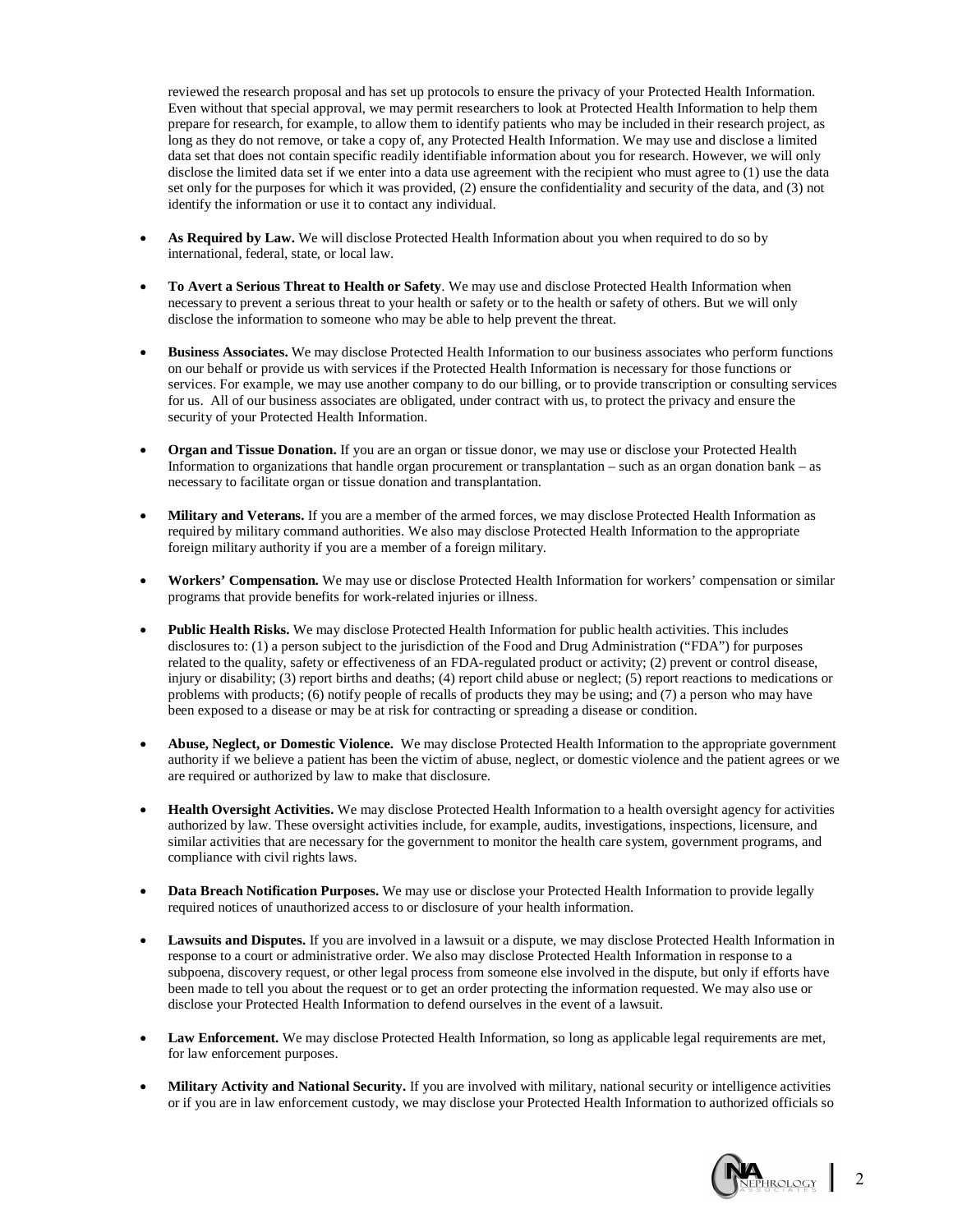they may carry out their legal duties under the law.

- **Coroners, Medical Examiners, and Funeral Directors**. We may disclose Protected Health Information to a coroner, medical examiner, or funeral director so that they can carry out their duties.
- **Inmates.** If you are an inmate of a correctional institution or under the custody of a law enforcement official, we may disclose Protected Health Information to the correctional institution or law enforcement official if the disclosure is necessary (1) for the institution to provide you with health care; (2) to protect your health and safety or the health and safety of others; or (3) the safety and security of the correctional institution.

#### **Uses and Disclosures That Require Us to Give You an Opportunity to Object and Opt Out**

- **Individuals Involved in Your Care or Payment for Your Care.** Unless you object, we may disclose to a member of your family, a relative, a close friend or any other person you identify, your Protected Health Information that directly relates to that person's involvement in your health care. If you are unable to agree or object to such a disclosure, we may disclose such information as necessary if we determine that it is in your best interest based on our professional judgment.
- **Disaster Relief.** We may disclose your Protected Health Information to disaster relief organizations that seek your Protected Health Information to coordinate your care, or notify family and friends of your location or condition in a disaster. We will provide you with an opportunity to agree or object to such a disclosure whenever we practicably can do so.
- **Fundraising Activities.** We may use or disclose your Protected Health Information, as necessary, in order to contact you for fundraising activities. You have the right to opt out of receiving fundraising communications.

#### **Your Written Authorization is Required for Other Uses and Disclosures**

The following uses and disclosures of your Protected Health Information will be made only with your written authorization:

- 1. Most uses and disclosures of psychotherapy notes;
- 2. Uses and disclosures of Protected Health Information for marketing purposes; and
- 3. Disclosures that constitute a sale of your Protected Health Information.

Other uses and disclosures of Protected Health Information not covered by this Notice or the laws that apply to us will be made only with your written authorization. If you do give us an authorization, you may revoke it at any time by submitting a written revocation to our Privacy Officer and we will no longer disclose Protected Health Information under the authorization. But disclosure that we made in reliance on your authorization before you revoked it will not be affected by the revocation.

#### **Your Rights Regarding Your Protected Health Information**

You have the following rights, subject to certain limitations, regarding your Protected Health Information:

- **Right to Inspect and Copy.** You have the right to inspect and copy Protected Health Information that may be used to make decisions about your care or payment for your care. We have up to 30 days to make your Protected Health Information available to you and we may charge you a reasonable fee for the costs of copying, mailing or other supplies associated with your request. We may not charge you a fee if you need the information for a claim for benefits under the Social Security Act or any other state or federal needs-based benefit program. We may deny your request in certain limited circumstances. If we do deny your request, you have the right to have the denial reviewed by a licensed healthcare professional who was not directly involved in the denial of your request, and we will comply with the outcome of the review.
- **Right to a Summary or Explanation.** We can also provide you with a summary of your Protected Health Information, rather than the entire record, or we can provide you with an explanation of the Protected Health Information which has been provided to you, so long as you agrees to this alternative form and pay the associated fees.
- **Right to an Electronic Copy of Electronic Medical Records.** If your Protected Health Information is maintained in an electronic format (known as an electronic medical record or an electronic health record), you have the right to request that an electronic copy of your record be given to you or transmitted to another individual or entity. We will make every effort to provide access to your Protected Health Information in the form or format you request, if it is readily producible in such form or format. If the Protected Health Information is not readily producible in the form or format you request your record will be provided in either our standard electronic format or if you do not want this form or format, a readable hard copy form*.* We may charge you a reasonable, cost-based fee for the labor associated with transmitting the electronic medical record.

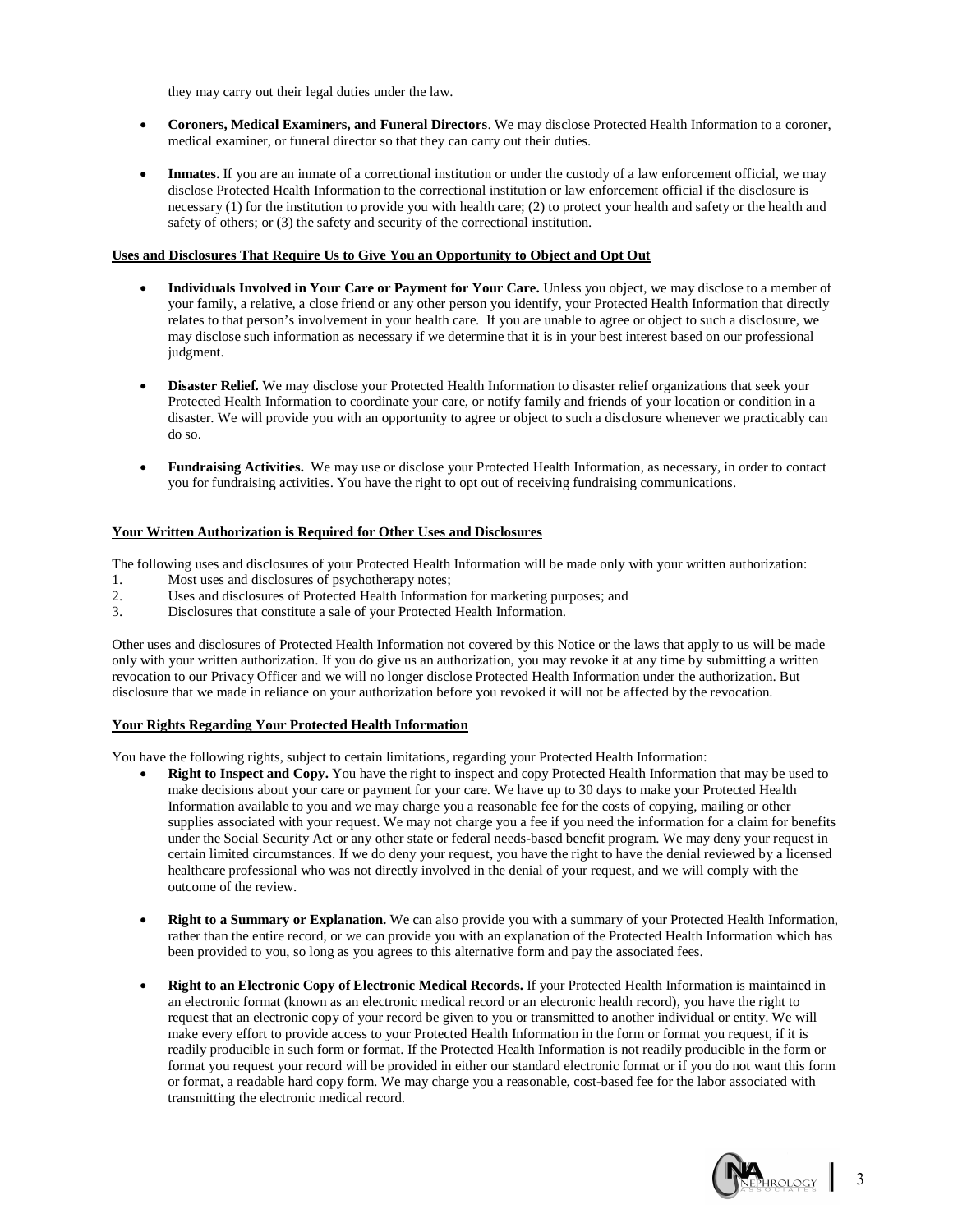- **Right to Get Notice of a Breach.** You have the right to be notified upon a breach of any of your unsecured Protected Health Information.
- **Right to Request Amendments.** If you feel that the Protected Health Information we have is incorrect or incomplete, you may ask us to amend the information. You have the right to request an amendment for as long as the information is kept by or for us. A request for amendment must be made in writing to the Privacy Officer at the address provided at the beginning of this Notice and it must tell us the reason for your request. In certain cases, we may deny your request for an amendment. If we deny your request for an amendment, you have the right to file a statement of disagreement with us and we may prepare a rebuttal to your statement and will provide you with a copy of any such rebuttal.
- **Right to an Accounting of Disclosures.** You have the right to ask for an "accounting of disclosures," which is a list of the disclosures we made of your Protected Health Information. This right applies to disclosures for purposes other than treatment, payment or healthcare operations as described in this Notice. It excludes disclosures we may have made to you, for a resident directory, to family members or friends involved in your care, or for notification purposes. The right to receive this information is subject to certain exceptions, restrictions and limitations. Additionally, limitations are different for electronic health records. The first accounting of disclosures you request within any 12-month period will be free. For additional requests within the same period, we may charge you for the reasonable costs of providing the accounting. We will tell what the costs are, and you may choose to withdraw or modify your request before the costs are incurred.
- **Right to Request Restrictions.** You have the right to request a restriction or limitation on the Protected Health Information we use or disclose for treatment, payment, or health care operations. You also have the right to request a limit on the Protected Health Information we disclose about you to someone who is involved in your care or the payment for your care, like a family member or friend. To request a restriction on who may have access to your Protected Health Information, you must submit a written request to the Privacy Officer. Your request must state the specific restriction requested and to whom you want the restriction to apply. We are not required to agree to your request, unless you are asking us to restrict the use and disclosure of your Protected Health Information to a health plan for payment or health care operation purposes and such information you wish to restrict pertains solely to a health care item or service for which you have paid us "out-of-pocket" in full. If we do agree to the requested restriction, we may not use or disclose your Protected Health Information in violation of that restriction unless it is needed to provide emergency treatment.
- **Out-of-Pocket-Payments.** If you paid out-of-pocket (or in other words, you have requested that we not bill your health plan) in full for a specific item or service, you have the right to ask that your Protected Health Information with respect to that item or service not be disclosed to a health plan for purposes of payment or health care operations, and we will honor that request.
- **Right to Request Confidential Communications.** You have the right to request that we communicate with you only in certain ways to preserve your privacy. For example, you may request that we contact you by mail at a specific address or call you only at your work number. You must make any such request in writing and you must specify how or where we are to contact you. We will accommodate all reasonable requests. We will not ask you the reason for your request.
- **Right to a Paper Copy of This Notice.** You have the right to a paper copy of this Notice, even if you have agreed to receive this Notice electronically. You may request a copy of this Notice at any time.

## **How to Exercise Your Rights**

To exercise your rights described in this Notice, send your request, in writing, to our Privacy Officer at the address listed at the beginning of this Notice. We may ask you to fill out a form that we will supply. To exercise your right to inspect and copy your Protected Health Information, you may also contact your physician directly. To get a paper copy of this Notice, contact our Privacy Officer by phone or mail.

#### **Changes To This Notice**

We reserve the right to change this Notice. We reserve the right to make the changed Notice effective for Protected Health Information we already have as well as for any Protected Health Information we create or receive in the future. A copy of our current Notice is posted in our office and on our website.

## **Complaints**

You may file a complaint with us or with the Secretary of the United States Department of Health and Human Services if you believe your privacy rights have been violated.

To file a complaint with us, contact our Privacy Officer at the address listed at the beginning of this Notice. All complaints must be made in writing and should be submitted within 180 days of when you knew or should have known of the suspected violation. There will be no retaliation against you for filing a complaint.

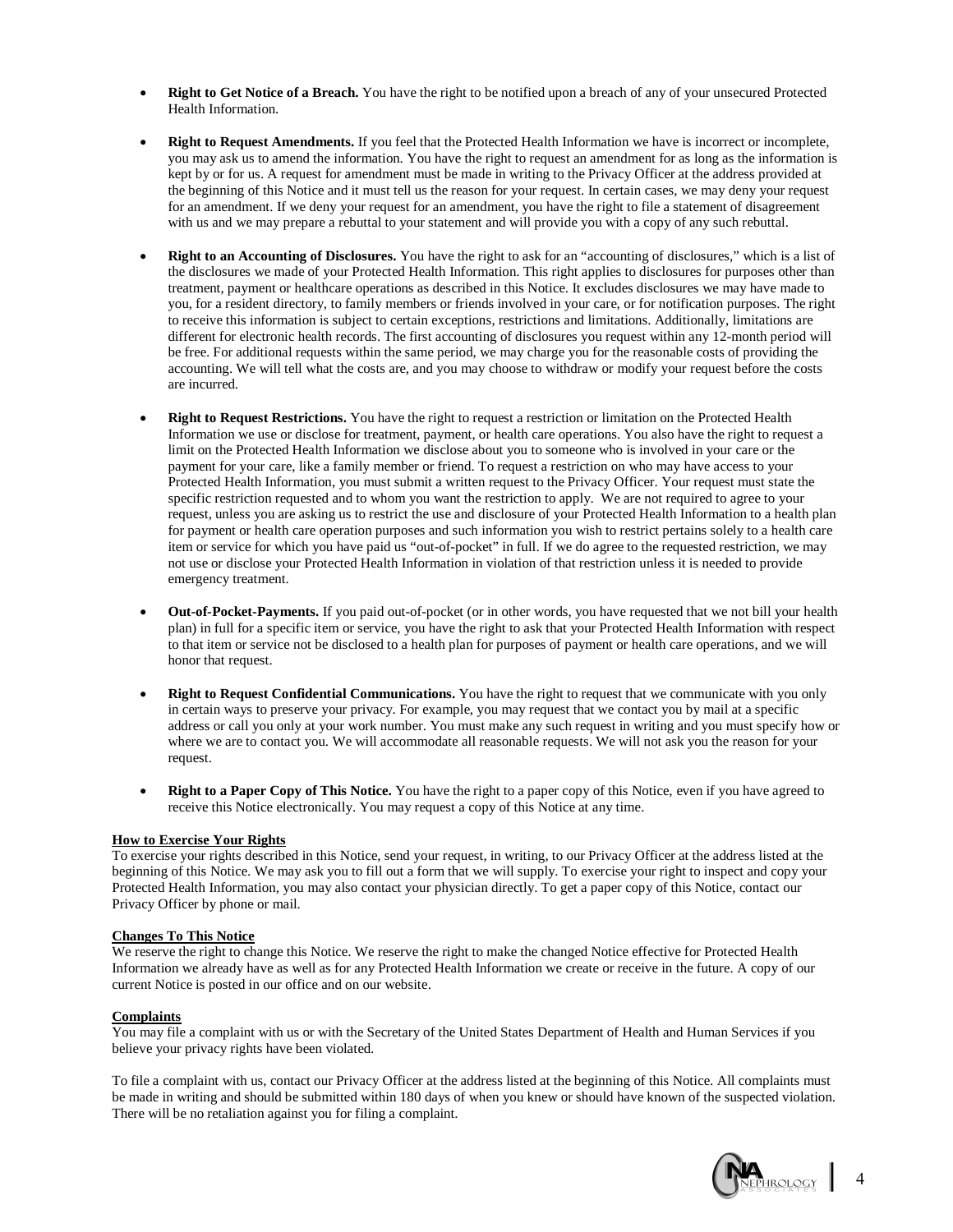

.<br>Compassionate Kidney Disease Diagnosis and Treatment **Promoting Quality of Life + Independence** 

# DISCRIMINATION IS AGAINST THE LAW

Nephrology Associates, P.C. complies with applicable Federal civil rights laws and does not discriminate on the basis of race, color, national origin, age, disability, or sex. Nephrology Associates, P.C. does not exclude people or treat them differently because of race, color, national origin, age, disability, or sex.

Nephrology Associates, P.C. is able to provide free aids and services to people with disabilities to communicate effectively with us, such as:

- Qualified sign language interpreters;
- Written information in other formats (large print, audio, and accessible electronic formats)

Nephrology Associates, P.C. provides free language services to people whose primary language is not English, such as qualified interpreters and information written in other languages.

If you need these services, contact Candace Frank, RN at (662) 329-3838 Ext. 4

ATTENTION: If you speak English, language assistance services, free of charge, are available to you. Call (662) 329-3838.

ATENCIÓN: si habla español, tiene a su disposición servicios gratuitos de asistencia lingüística. Llame al (662) 329-3838.

CHÚ Ý: Nếu bạn nói Tiếng Việt, có các dịch vụ hỗ trợ ngôn ngữ miễn phí dành cho bạn. Gọi số (662) 329-3838.

注意:如果您使用繁體中文,您可以免費獲得語言援助服務。請致電 (662) 329-3838.

ATTENTION : Si vous parlez français, des services d'aide linguistique vous sont proposés gratuitement. Appelez le (662) 329-3838.

329-3838(662) ملحوظة :إذا كنت تتحدث اذكر اللغة، فإن خدمات المساعدة اللغ��ة تتوافر لك بالمجان .اتصل برقم